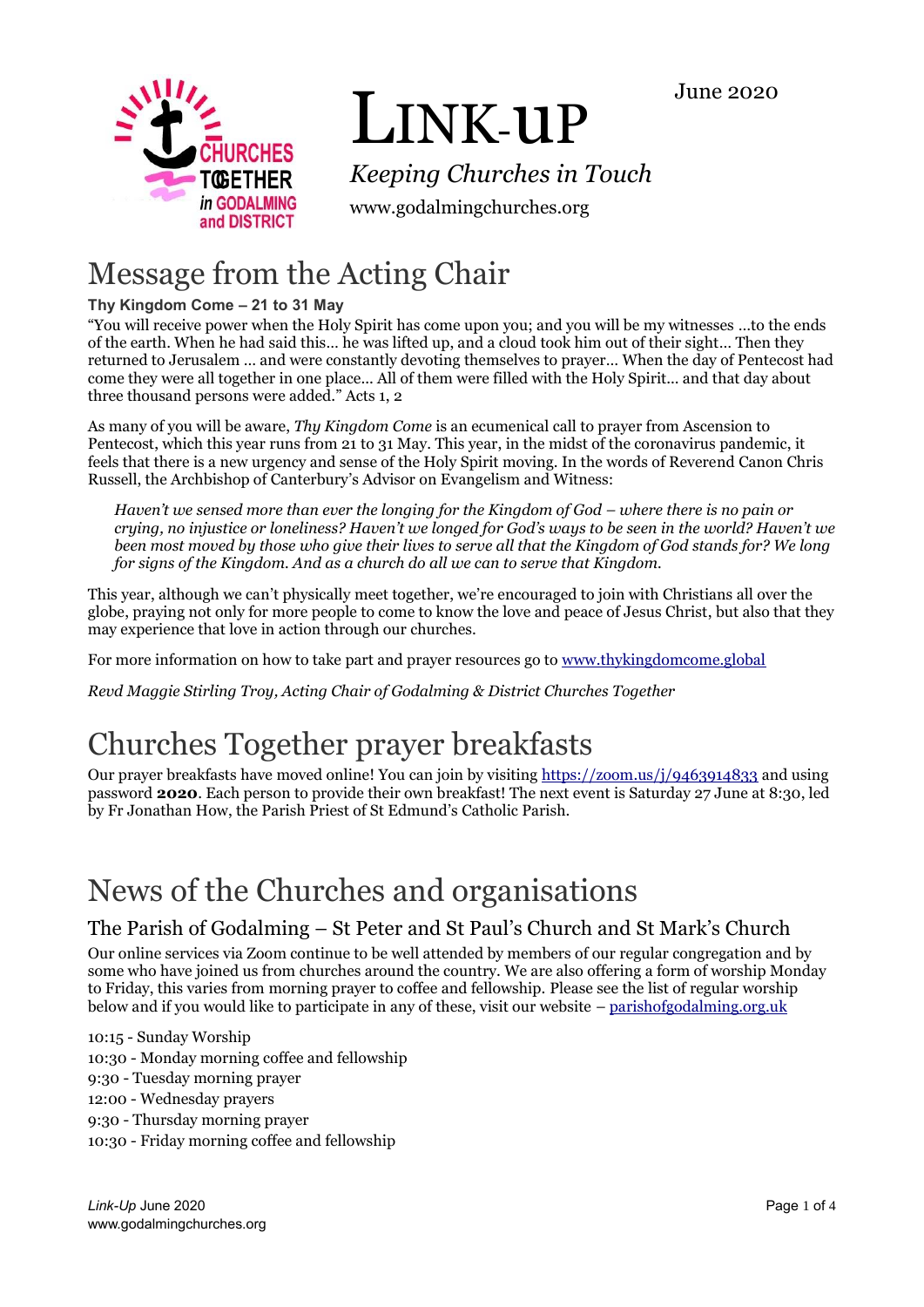# St John's Parish Church, Farncombe

In common with our brothers and sisters in other Christian communities, St John's is having to get used to remote worship. We're distributing an audio service each week, printed out for the two dozen-or-so members of the congregation who don't have access to any online resources, and the Rector records a solitary Eucharist each Sunday morning, which is posted on YouTube. Links can be found on the church's Facebook page: [facebook.com/StJohntheEvangelistChurchFarncombe.](https://facebook.com/StJohntheEvangelistChurchFarncombe)

[www.farncombe.org.uk](http://www.farncombe.org.uk/)

# Busbridge&Hambledon Church

#### **Online services and activities**

Busbridge&Hambledon Church is continuing to broadcast Sunday services on YouTube and has introduced a Heritage service based on the BCP each Sunday too. Both are available on the BHC Godalming YouTube Channel. We are delighted to share the service for Pentecost with Godalming Baptist Church for Pentecost on 31 May.

More and more regular activities have moved onto Zoom, particularly prayer groups and meetings and youth activities - the latter in particular seems to be thriving online. A full list is on the website: [www.bhcgodalming.org.](https://www.bhcgodalming.org/)

#### **Church Family Support Fund**

We're pleased to share that the Church Family Support Fund has made a series of gifts to local people in the past few days. Please pray for those who have been blessed in this way. Details for making donations and applications to the fund – which is open to anyone in the Godalming area – can be found on [https://www.bhcgodalming.org/c19-givingandsupport.](https://www.bhcgodalming.org/c19-givingandsupport)

#### **Looking to the future**

We are also starting to think actively about the future and what church will look like going forward, and thinking about this in terms of the stages: Rescue, Recover, Renew. Please send any thoughts you make have to [church.office@bhcgodalming.org.](mailto:church.office@bhcgodalming.org)

[www.bhcgodalming.org](https://www.bhcgodalming.org/)

#### Hascombe St Peter

In common with other churches, we are streaming services either of our own or with Dunsfold and Cranleigh. Both Dunsfold and Hascombe have their own pewslips which are circulated each week together with the sermon and Bidding Prayers. We look forward to the day when we can all meet again as Church members.

## Godalming Baptist Church

We at GBC have a YouTube Channel - what a steep learning curve for us all! We have divided the church into Pastoral Groups with individuals calling individuals on their list, and we have some who are able to go and shop for others and do doorstep deliveries. We are encouraging people in the church who do have email to send in favourite hymns and passages and jokes and funny stories etc and we will post these out to those stuck at home without computers and the rest will receive by email. Blessings, Sandra

[www.godalmingbaptistchurch.org.uk](http://www.godalmingbaptistchurch.org.uk/)

## Godalming United Church

#### **Online church**

We continue to keep in touch with each other by phone-calls, emails, Zoom etc.

During Lockdown, the United Church, though closed, continues to "witness, worship and serve" thanks to the marvels of technology.

Services are streamed real-time every Sunday at 10:30 at [https://guc.online.church,](https://guc.online.church/) with a facility to exchange greetings and comments. They are available for viewing later on our website www.guc.org.uk. Or YouTube channel bit.ly/GUCYouTube. Viewing figures have been very positive and include people watching from across the country.

#### **VE Day and Christian Aid Week**

On Sunday 10 May, we remembered VE Day and also marked Christian Aid Week. We have always been wholehearted supporters of Christian Aid, and this was a timely reminder of the continued essential work of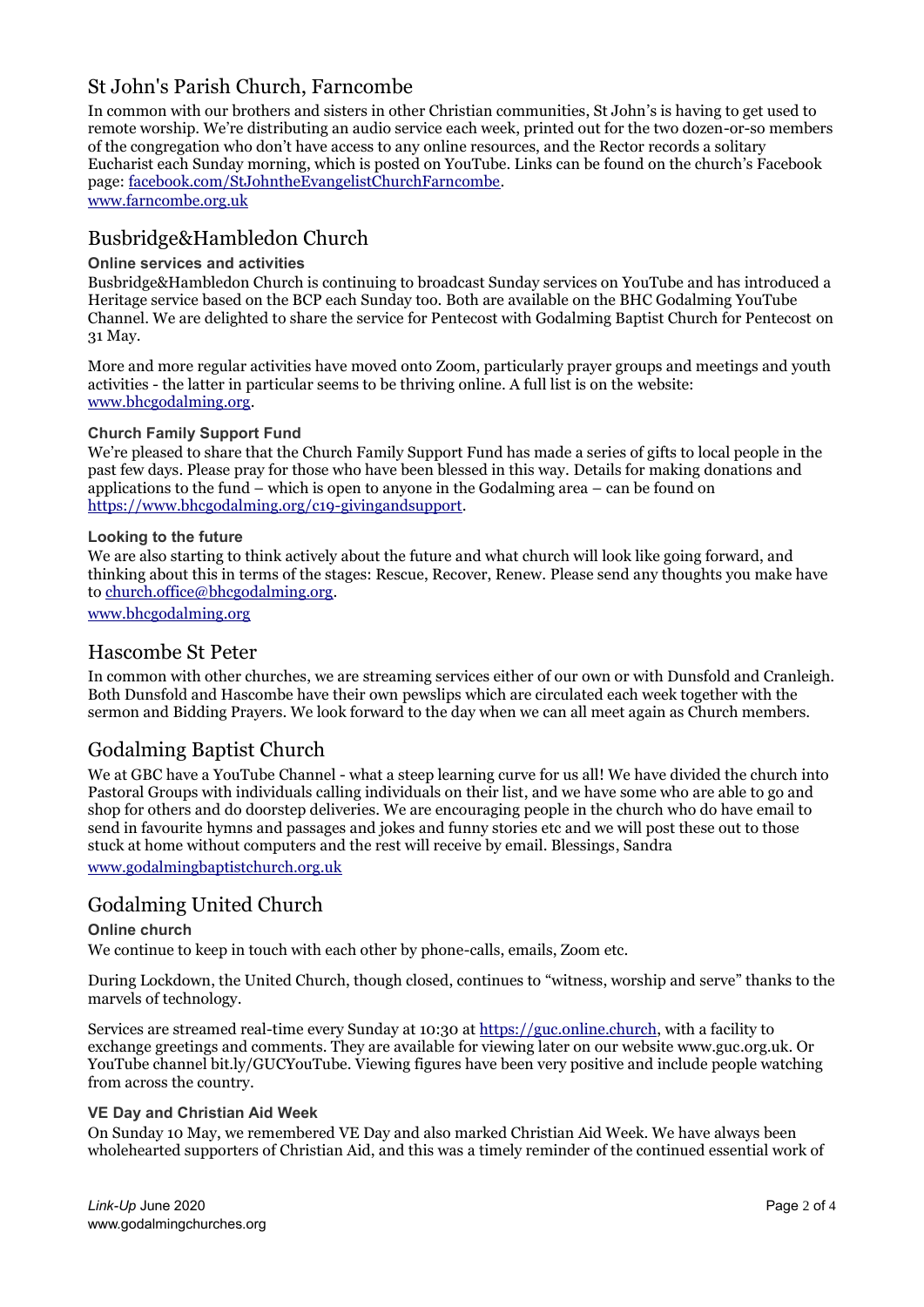this charity worldwide – and a very tangible way of witnessing our faith. Like all charities, fundraising has been knocked by the Lockdown, so this year there has to be a different approach to Christian Aid Week donations, which are now online. Please visit the Christian Aid e-envelope scheme for donations.

<https://envelope.christianaid.org.uk/envelope/eyJlbnZlbG9wZSI6MzA3MSwgImNoYW5uZWwiOiJjb3B5In0=>

There is also a Christian Aid Sermon from Dr Rowan Williams on YouTube: <https://youtu.be/iISBv4YV8U4>

#### **Potential new minister**

At the time of writing, the weekend of 16/17 May is set to be a very special one for GUC, with a potential new minister "preaching with a view" on Sunday morning – to be preceded by a virtual Question and Answer session the day before.

#### **Keeping in touch**

In addition to our monthly magazine, *Span,* we are also producing a more frequently emailed newsletter, with hard-copies home-delivered (with the usual precautions) to those not on the internet, by volunteers on an exercise-walk!

#### [www.guc.org.uk](http://www.guc.org.uk/)

### St Edmund King & Martyr Godalming with St Joseph's Milford Roman Catholic Churches

#### **New Facebook page**

St Edmunds Parish Godalming Facebook page was launched last month and has proved very successful. Do visit the page, which is packed with useful links: [www.facebook.com/stedsgod](https://www.facebook.com/stedsgod)

#### **St Edmund's Virtual Parish**

GoToMeeting Virtual Parish 450-922-301 t: 020 3713 5028 – access code 450-922-301 Every Sunday at 10:00, Fr Jonathan live streams our morning service, which regularly has an attendance of around 70, including several families, which is so nice. He also streams evening prayer at 17:00 on a Sunday evening. It is a great way of getting together as we can all see each other and talk to each other, and our regular readers can still do the readings etc.

#### **Lectio Divina**

Lectio Divina is a very special way of praying with the scriptures. It helps us to hear the "God who Speaks" and we find in it that God is not indifferent to our struggles and search for meaning. Wednesday evenings from 19:30 to 20:45 on GoToMeeting – details as above.

#### **Family quiz of Godalming**

One of our parishioners, Alan Lion, (formerly Chairman of Trinity Trust Team) has devised a family quiz of Godalming, which he is happy to share with you – for a copy email  $\underline{alion@b}$ tinternet.com

#### **Please sign the CAFOD Coronavirus petition...**

Please join CAFOD in asking the Prime Minister and all leaders to work together with other world leaders to:

- Make sure that any vaccine developed with UK public money is made available to everyone regardless of their income or where in the world they live
- Provide urgent financial and technical support to help developing countries cope with this crisis
- Cancel all debt payments by developing countries due in 2020 so that countries can spend money on much needed healthcare rather than debt repayments
- Put plans in place to rebuild a fairer, more just society after the crisis so that the world's most vulnerable people can live in dignity and to restore our common home for future generations.

Now is the time for the world to unite in love and compassion for our sisters and brothers overseas: [cafod.org.uk](https://cafod.org.uk/)

[https://stedsgod.com](https://stedsgod.com/)

#### Godalming Quakers

We continue to hold online Meetings for Worship on Sundays using the Zoom platform[: https://zoom.us,](https://zoom.us/) as well as virtual coffee breaks on Friday afternoons. These have allowed us to worship and socialise together in spite of the physical limitations. [www.godalmingquakers.org](https://www.godalmingquakers.org/)